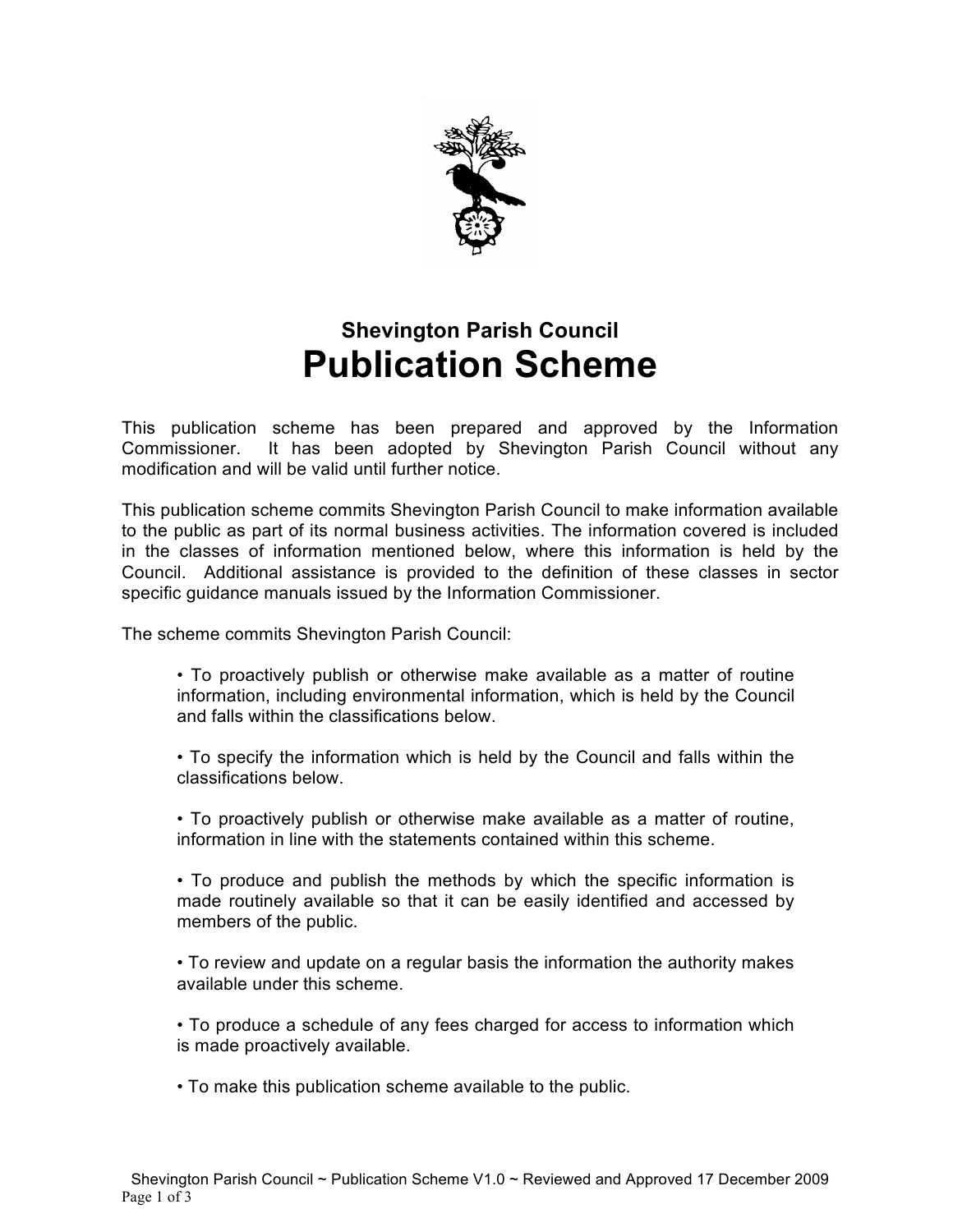## **Classes of Information**

#### **Who we are and what we do.**

Organisational information, locations and contacts, constitutional and legal governance.

#### **What we spend and how we spend it.**

Financial information relating to projected and actual income and expenditure, tendering, procurement and contracts.

#### **What our priorities are and how we are doing.**

Strategy and performance information, plans, assessments, inspections and reviews.

#### **How we make decisions.**

Policy proposals and decisions. Decision making processes, internal criteria and procedures, consultations.

#### **Our policies and procedures.**

Current written protocols for delivering our functions and responsibilities.

#### **Lists and Registers.**

Information held in registers required by law and other lists and registers relating to the functions of the authority.

#### **The Services we Offer.**

Advice and guidance, booklets and leaflets, transactions and media releases. A description of the services offered.

The classes of information will not generally include:

- Information the disclosure of which is prevented by law, or exempt under the Freedom of Information Act, or is otherwise properly considered to be protected from disclosure.
- Information in draft form.
- Information that is no longer readily available as it is contained in files that have been placed in archive storage, or is difficult to access for similar reasons.

## **The method by which information published under this scheme will be made available**

The Council will indicate clearly to the public what information is covered by this scheme and how it can be obtained.

Where it is possible, information will be provided on our website. Where it is impracticable to make information available on the website or when an individual does not wish to access the information via the website, a Council will indicate how information can be obtained by other means and provide it by those means.